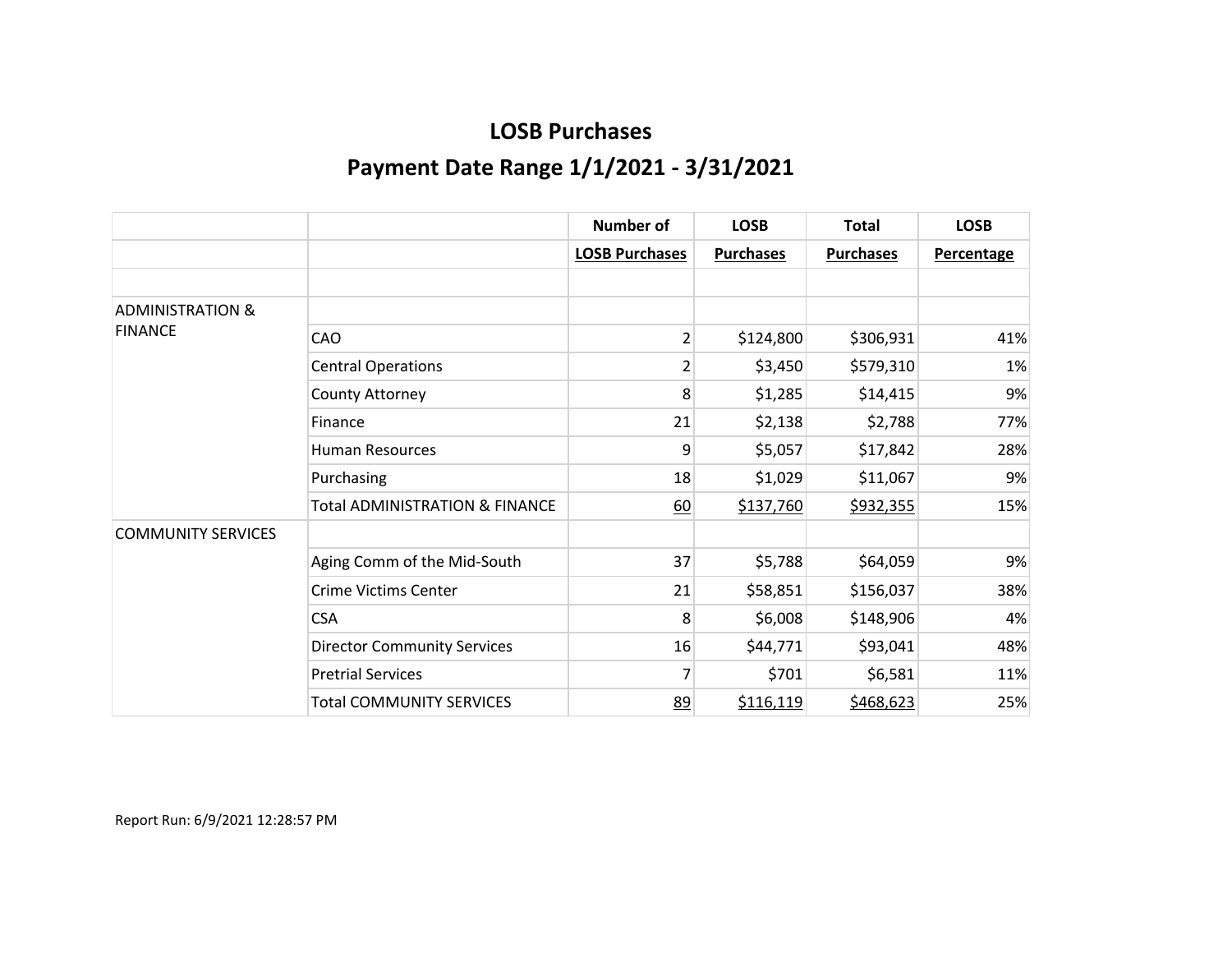| <b>CORRECTIONS</b>        |                                      |                |           |             |     |
|---------------------------|--------------------------------------|----------------|-----------|-------------|-----|
|                           | <b>Correction Center Facility</b>    | $\overline{2}$ | \$631     | \$5,621     | 11% |
|                           | <b>Corrections Administration</b>    | 170            | \$84,688  | \$818,386   | 10% |
|                           | <b>Total CORRECTIONS</b>             | 172            | \$85,318  | \$824,007   | 10% |
| <b>EMPLOYEE BENEFITS</b>  |                                      |                |           |             |     |
|                           | Employee Health Insurance            | 0              |           | \$75,745    | 0%  |
|                           | <b>Total EMPLOYEE BENEFITS</b>       | $\overline{0}$ |           | \$75,745    | 0%  |
| <b>HEALTH SERVICES</b>    |                                      |                |           |             |     |
|                           | Admin & Finance - Health Sycs        | 143            | \$131,518 | \$327,529   | 40% |
|                           | <b>Community Health</b>              | 119            | \$16,821  | \$72,624    | 23% |
|                           | <b>Environmental Health Services</b> | 88             | \$28,284  | \$202,641   | 14% |
|                           | <b>Forensic Services</b>             | 5              | \$350     | \$3,624,150 | 0%  |
|                           | Health Planning & Promotion          | 16             | \$20,622  | \$31,583    | 65% |
|                           | <b>Inmate Medical Care</b>           | 4              | \$4,882   | \$33,501    | 15% |
|                           | <b>Public Health Safety</b>          | 11             | \$1,208   | \$104,861   | 1%  |
|                           | Ryan White                           | 8              | \$30,819  | \$681,081   | 5%  |
|                           | <b>Total HEALTH SERVICES</b>         | 394            | \$234,504 | \$5,077,970 | 5%  |
| <b>INFORMATION</b>        |                                      |                |           |             |     |
| <b>TECHNOLOGY SERVICE</b> | <b>Chief Information Officer</b>     | $\mathbf{0}$   |           | \$1,530     | 0%  |
|                           | <b>IT Internal Services</b>          | 25             | \$109,841 | \$554,290   | 20% |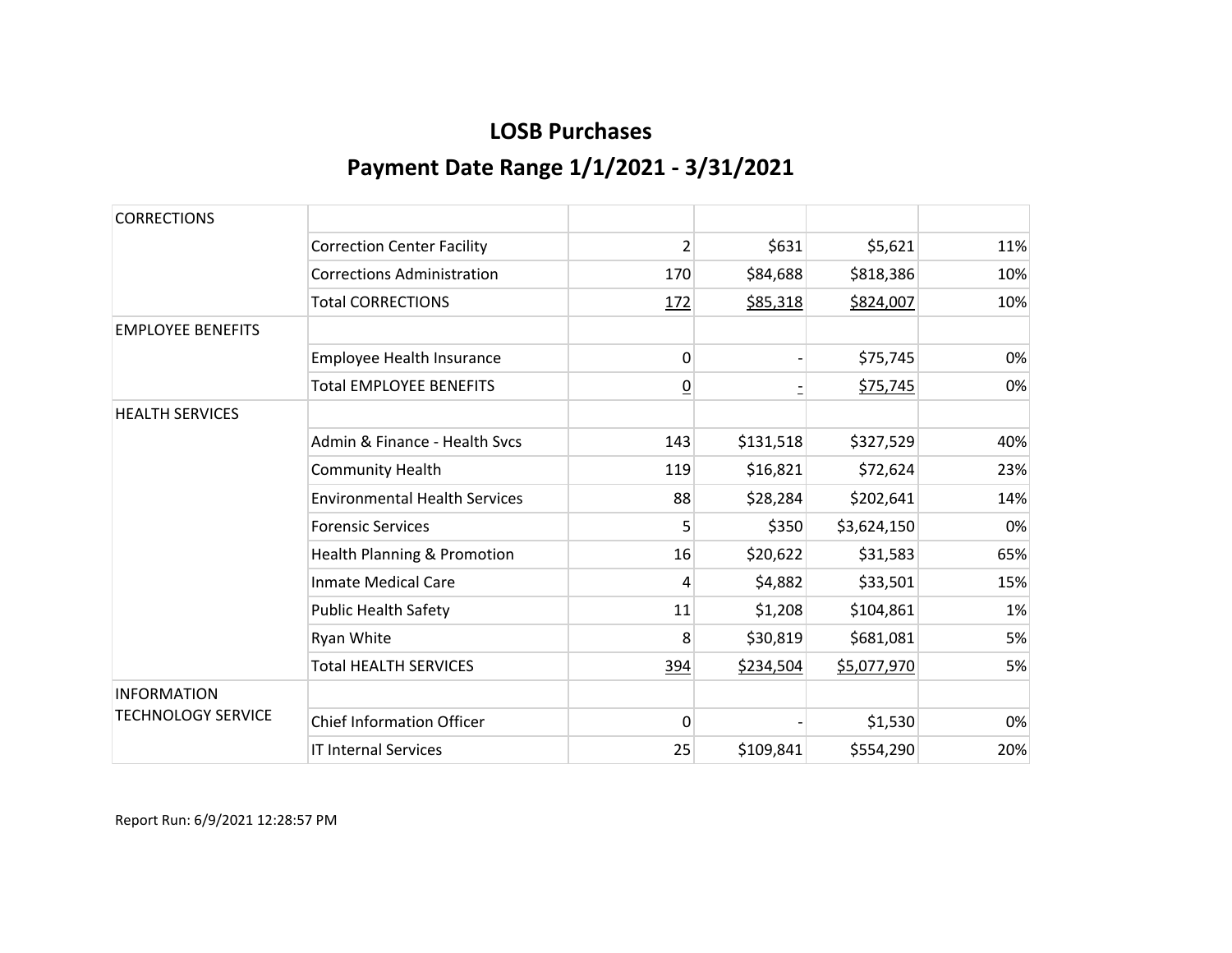| <b>INFORMATION</b><br><b>TECHNOLOGY SERVICE</b> | <b>IT Operations</b>                                  | 47           | \$80,316  | \$761,782   | 11% |
|-------------------------------------------------|-------------------------------------------------------|--------------|-----------|-------------|-----|
|                                                 | <b>Total INFORMATION TECHNOLOGY</b><br><b>SERVICE</b> | 72           | \$190,157 | \$1,317,602 | 14% |
| <b>JAIL DIVISION</b>                            |                                                       |              |           |             |     |
|                                                 | Jail Administration                                   | 29           | \$26,900  | \$48,992    | 55% |
|                                                 | Jail Programs                                         | 39           | \$23,447  | \$1,404,338 | 2%  |
|                                                 | Jail Security                                         | 30           | \$54,743  | \$338,154   | 16% |
|                                                 | <b>Total JAIL DIVISION</b>                            | 98           | \$105,091 | \$1,791,485 | 6%  |
| <b>JUDICIAL</b>                                 |                                                       |              |           |             |     |
|                                                 | <b>Attorney General</b>                               | $\mathbf 1$  | \$10,627  | \$31,279    | 34% |
|                                                 | <b>Chancery Court</b>                                 | 1            | \$5       | \$1,772     | 0%  |
|                                                 | <b>Circuit Court</b>                                  | 15           | \$2,737   | \$5,600     | 49% |
|                                                 | <b>Criminal Court</b>                                 | 24           | \$2,967   | \$11,822    | 25% |
|                                                 | <b>General Sessions Court</b>                         | 41           | \$10,341  | \$170,995   | 6%  |
|                                                 | <b>Jury Commission</b>                                | $\mathbf{0}$ |           | \$24,830    | 0%  |
|                                                 | Juvenile Court Clerk                                  | 4            | \$358     | \$5,091     | 7%  |
|                                                 | Juvenile Court Judge                                  | 15           | \$2,407   | \$68,969    | 3%  |
|                                                 | Probate Court                                         | 7            | \$1,187   | \$21,702    | 5%  |
|                                                 | Public Defender                                       | 14           | \$1,596   | \$15,186    | 11% |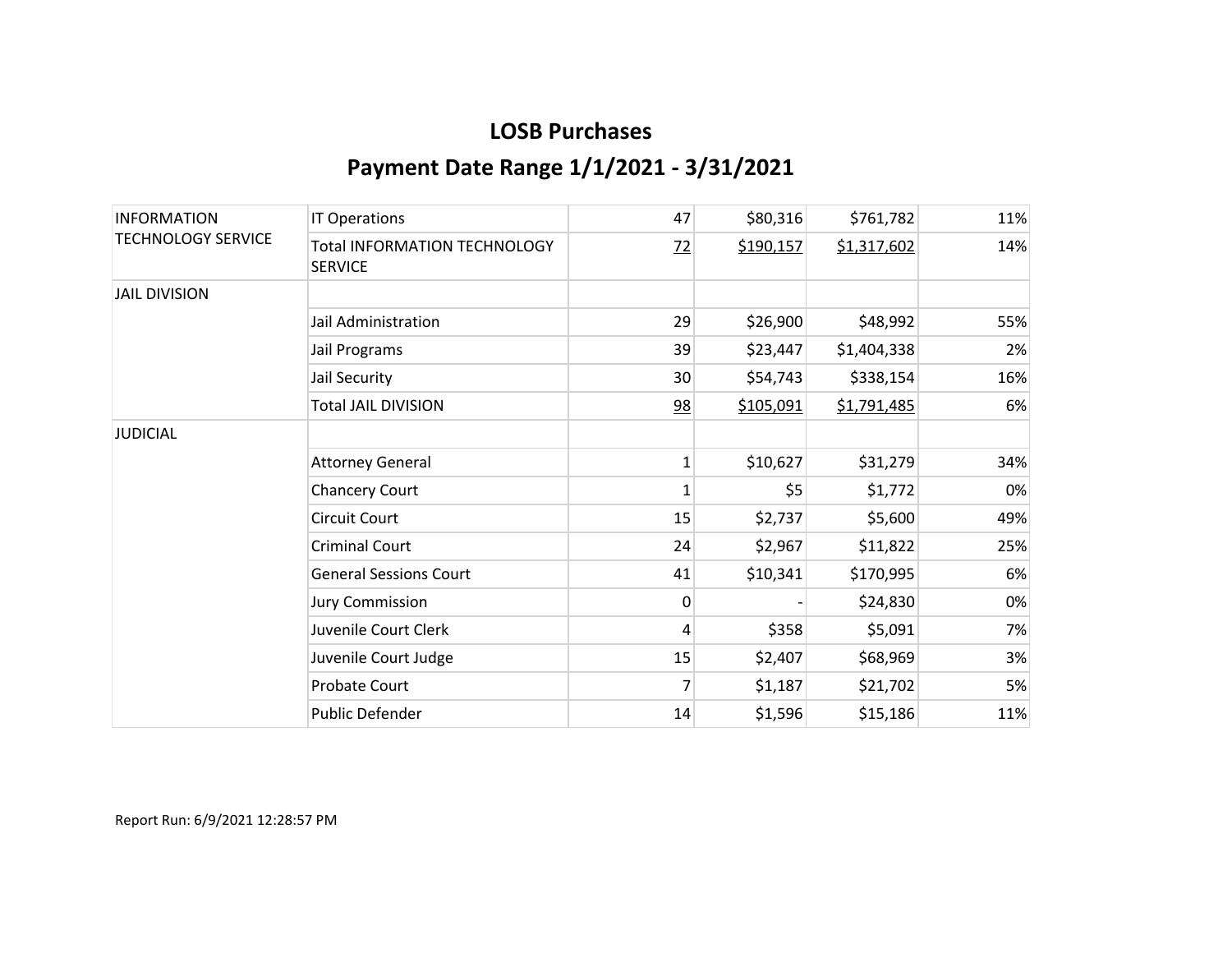| <b>JUDICIAL</b>                                 | <b>Total JUDICIAL</b>                                 | 122            | \$32,226  | \$357,247   | 9%   |
|-------------------------------------------------|-------------------------------------------------------|----------------|-----------|-------------|------|
| LAW ENFORCEMENT                                 |                                                       |                |           |             |      |
|                                                 | <b>Chief Deputy</b>                                   | 6              | \$2,414   | \$3,851     | 63%  |
|                                                 | Courts                                                | 4              | \$612,258 | \$613,433   | 100% |
|                                                 | <b>Detectives</b>                                     | 3              | \$756     | \$17,274    | 4%   |
|                                                 | Fugitive                                              | $\mathbf{1}$   | \$359     | \$37,324    | 1%   |
|                                                 | <b>Special Operations</b>                             | 15             | \$6,227   | \$282,896   | 2%   |
|                                                 | <b>Training</b>                                       | 8              | \$7,577   | \$83,056    | 9%   |
|                                                 | <b>Uniform Patrol</b>                                 | 3              | \$8,880   | \$44,867    | 20%  |
|                                                 | <b>Total LAW ENFORCEMENT</b>                          | 40             | \$638,470 | \$1,082,701 | 59%  |
| <b>MISCELLANEOUS</b><br><b>INTERNAL SERVICE</b> |                                                       |                |           |             |      |
|                                                 | Admin & Finance - Health Svcs                         | 0              |           | \$3,998     | 0%   |
|                                                 | <b>Total MISCELLANEOUS INTERNAL</b><br><b>SERVICE</b> | $\overline{0}$ |           | \$3,998     | 0%   |
| OTHER ELECTED OFFICIALS                         |                                                       |                |           |             |      |
|                                                 | Assessor                                              | 20             | \$21,000  | \$189,538   | 11%  |
|                                                 | <b>County Clerk</b>                                   | 17             | \$12,629  | \$157,796   | 8%   |
|                                                 | <b>Election Commission</b>                            | 4              | \$296     | \$79,158    | 0%   |
|                                                 | <b>Equal Opportunity Compliance</b>                   | $\Omega$       |           | \$100       | 0%   |
|                                                 | Legislative Operations                                | 14             | \$518,813 | \$674,898   | 77%  |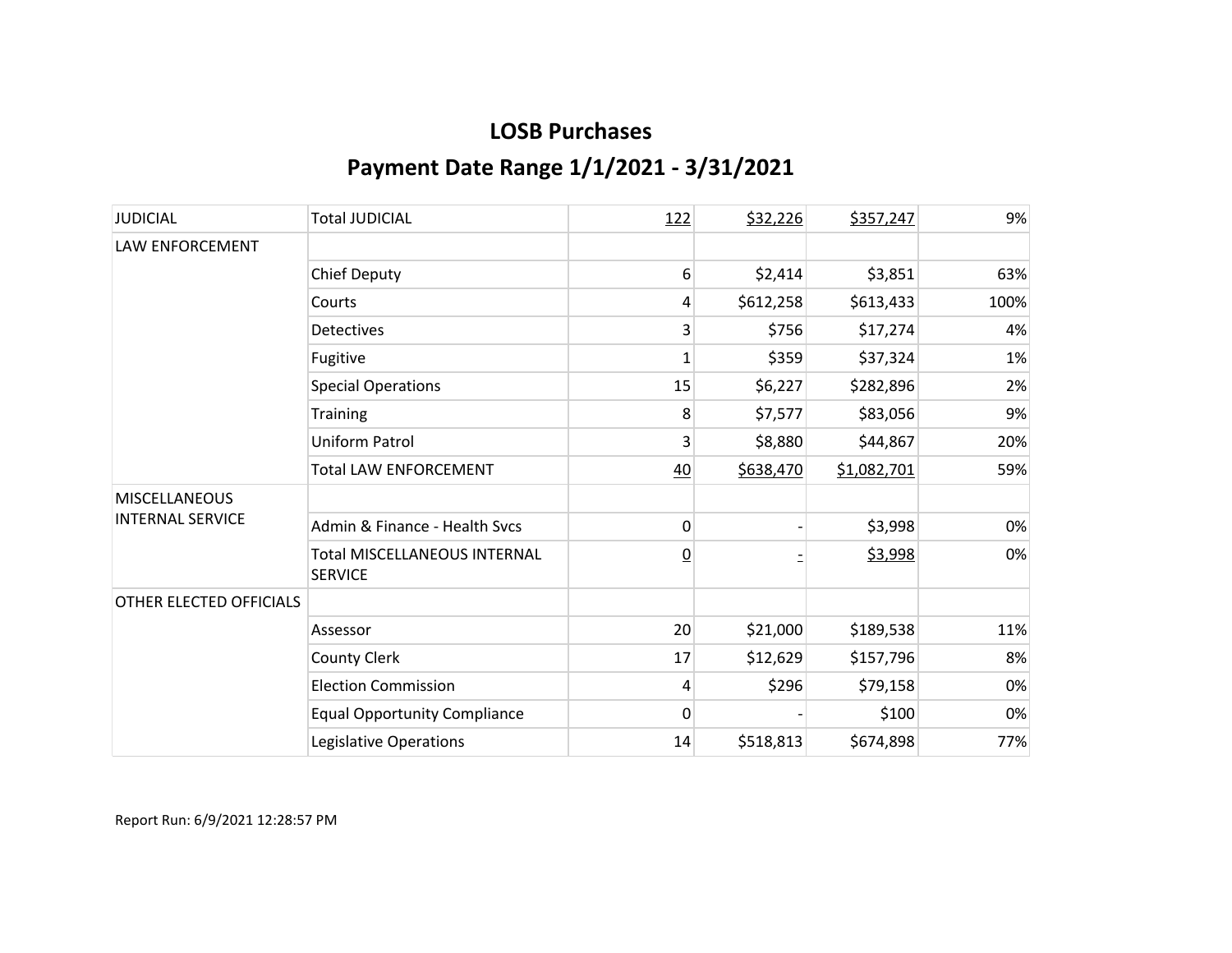| OTHER ELECTED OFFICIALS | Register                             | $\overline{2}$  | \$77      | \$31,718    | 0%  |
|-------------------------|--------------------------------------|-----------------|-----------|-------------|-----|
|                         | Trustee                              | 38              | \$52,919  | \$843,768   | 6%  |
|                         | <b>Total OTHER ELECTED OFFICIALS</b> | 95              | \$605,734 | \$1,976,975 | 31% |
| <b>Other Offices</b>    |                                      |                 |           |             |     |
|                         | Director - Administration & Fi       | 0               |           | \$1,819     | 0%  |
|                         | Jail Programs                        | 0               |           |             | 0%  |
|                         | Roads & Bridges                      | 0               |           | \$467,719   | 0%  |
|                         | <b>Support Services</b>              | 0               |           |             | 0%  |
|                         | <b>Total Other Offices</b>           | $\overline{0}$  |           | \$469,538   | 0%  |
| <b>PLANNING &amp;</b>   |                                      |                 |           |             |     |
| <b>DEVELOPMENT</b>      | Admin & Finance - Health Svcs        | $\mathbf{0}$    |           | \$43,242    | 0%  |
|                         | <b>Codes Enforcement</b>             | 18              | \$2,681   | \$570,047   | 0%  |
|                         | Director - Planning & Developm       | 5               | \$1,195   | \$25,975    | 5%  |
|                         | Housing                              | 22              | \$144,667 | \$177,320   | 82% |
|                         | <b>Regional Services</b>             | 8               | \$820     | \$78,838    | 1%  |
|                         | <b>Resilience Department</b>         | 12              | \$15,286  | \$162,615   | 9%  |
|                         | Total PLANNING & DEVELOPMENT         | 65              | \$164,649 | \$1,058,037 | 16% |
| PRE-K                   |                                      |                 |           |             |     |
|                         | Admin & Finance - Health Svcs        | $\mathbf{0}$    |           | \$500,000   | 0%  |
|                         | <b>Total PRE-K</b>                   | $\underline{0}$ |           | \$500,000   | 0%  |